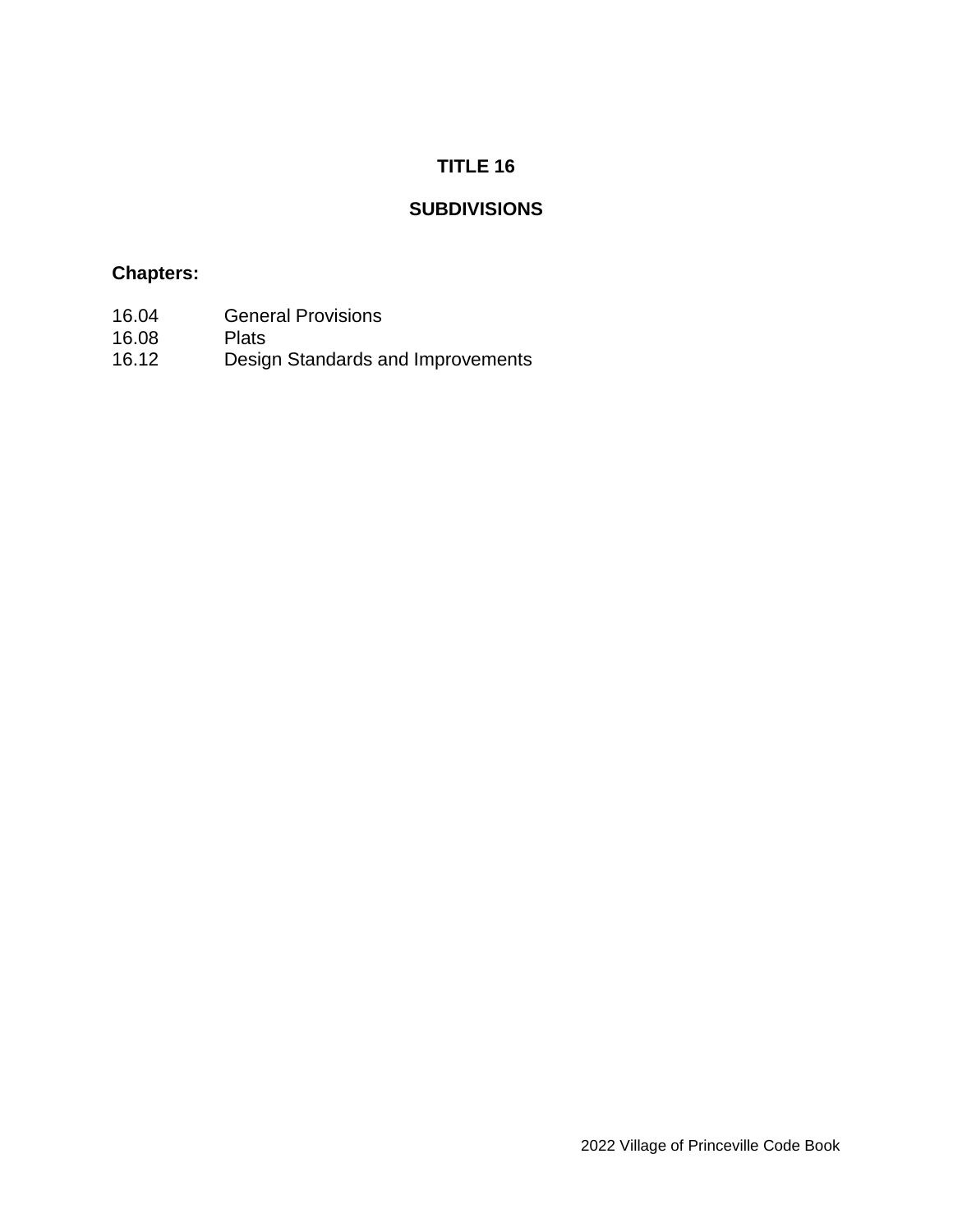### **Chapter 16.04**

#### **General Provisions**

#### **Sections:**

16.04.010 Applicability 16.04.020 Designation

**§16.04.010 Applicability.** All sections of this title shall apply to all new subdivisions unless exceptions or differing requirements are specifically set forth for a particular type of subdivision in this title.

**§16.04.020 Designation.** Any division of any lot or tract of land into two (2) or more lots for the purpose, whether immediate or future, of conveyance, transfer, improvement, or sale shall be designated as a subdivision, unless all resulting lots shall abut an existing street or highway.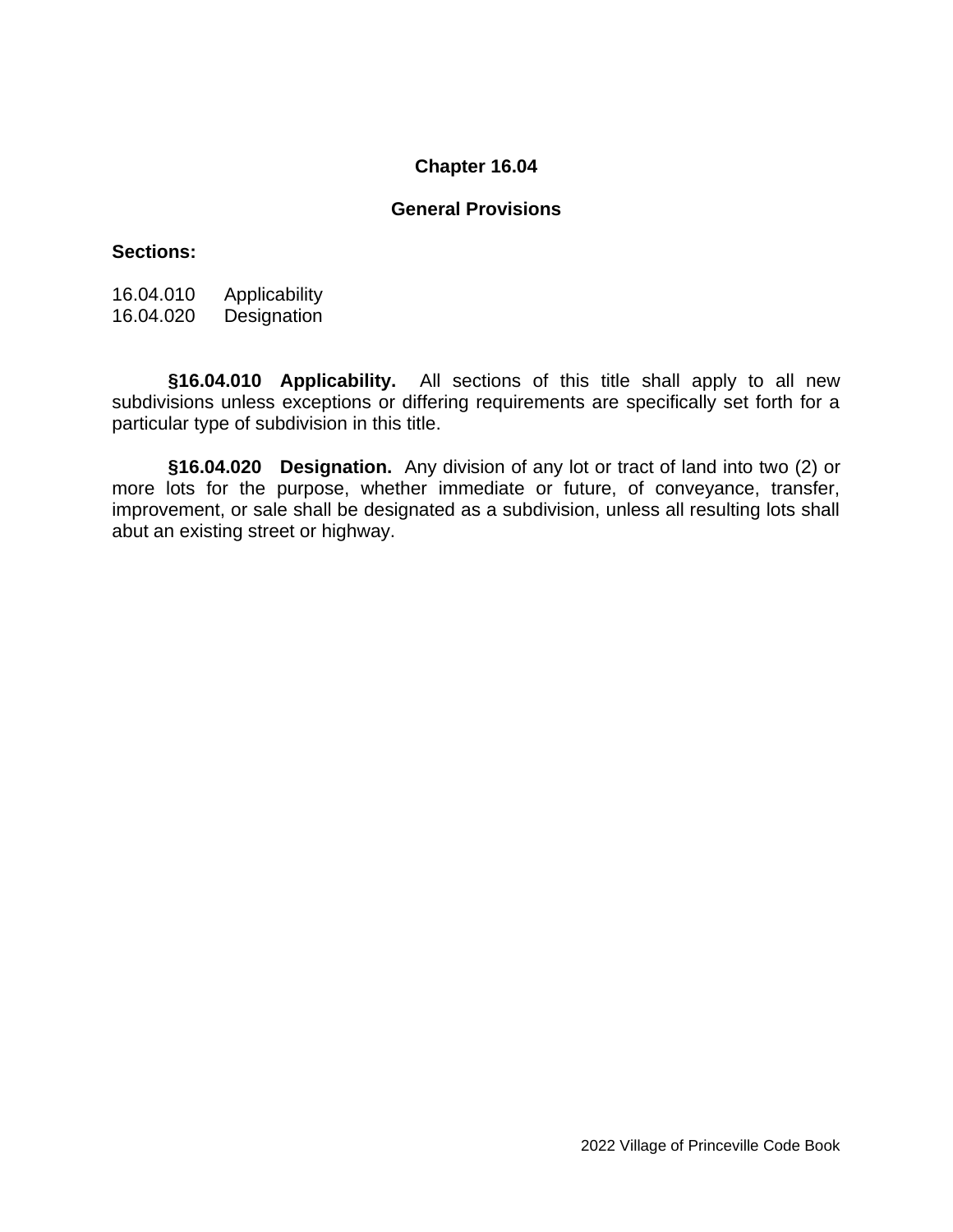### **Chapter 16.08**

#### **Plats**

#### **Sections:**

- 16.08.010 Filing Plats and Plans
- 16.08.020 Approval Procedure Following
- 16.08.030 Approval of Plat by Board
- 16.08.040 Compliance Before Plat Approval
- 16.08.050 Filing Fee

**§16.08.010 Filing Plats and Plans.** Subdivision plats and plans and specifications for the completion of all of the improvements and the installation of all services required for approval of the plat shall be filed with the Village Clerk for approval of the plans and specifications by the Village Board. The Village Board shall apprise the subdivider of the approval of the plans and specifications or of any further requirements for compliance with this title prior to approval thereof.

**§16.08.020 Approval – Procedure Following.** Upon approval of the plans and specifications, the subdivider may:

- A. Proceed to complete the improvements and the installation of services in accordance with the plans and specifications; or
- B. Enter into a binding contract or contracts for the construction of the improvements and the installation of services in accordance with the plans and specifications.

**§16.08.030 Approval of Plat by Board.** The Village Board will approve the plat upon:

- A. Receipt of advice from the Village Engineer that all required improvements have been completed and all required services have been installed in accordance with the plans and specifications previously approved by the Village Board; or
- B. Receipt of an executed copy or copies of the contract or contracts for the completion of all improvements and the installation of all services in accordance with those plans and specifications previously approved by the Village Board together with a performance bond entered into jointly by the subdivider and the contractor or contractors in the amount of one and onehalf times the contract price or the total amount of all of the contracts, as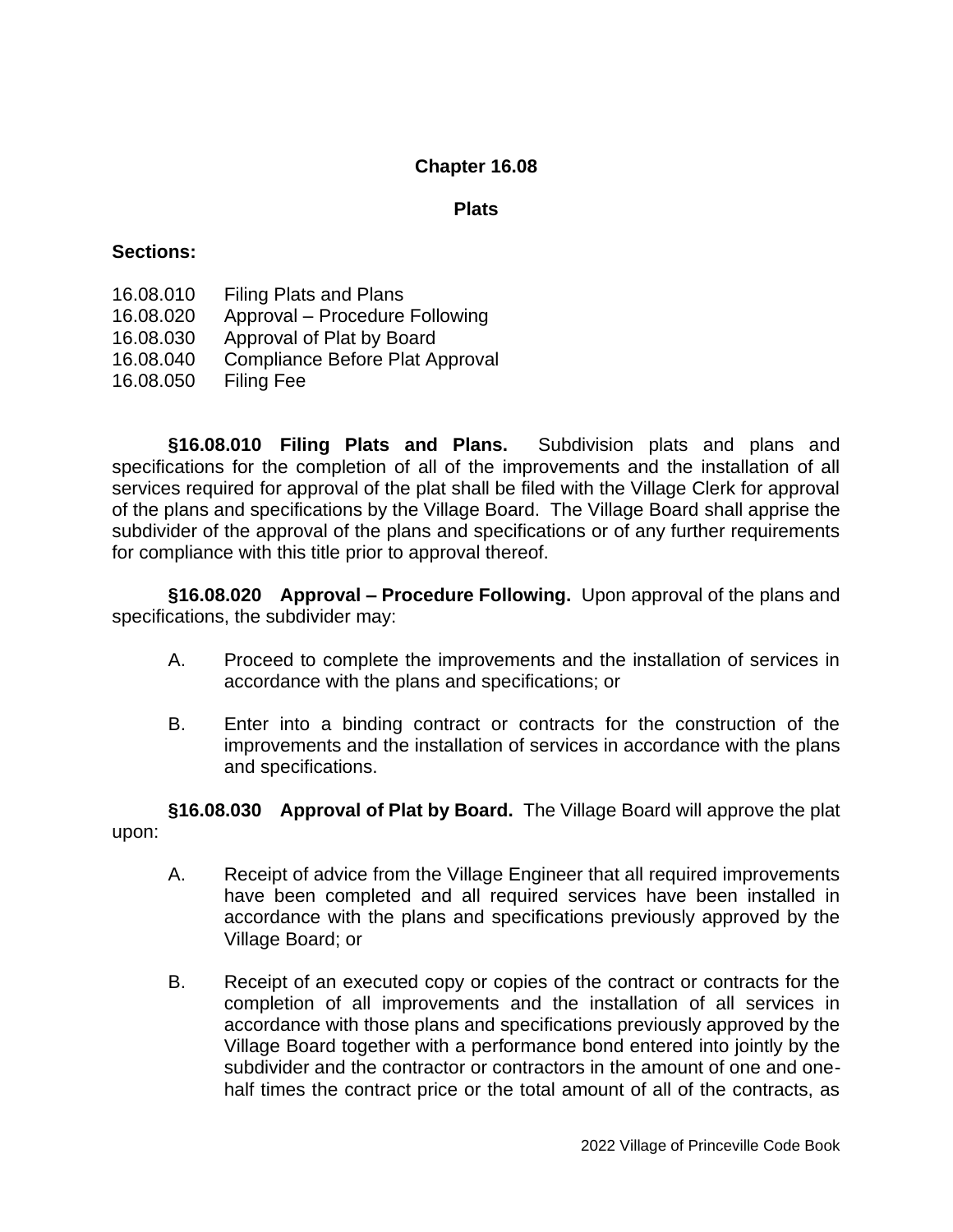the case may be, and by a corporate surety license to so act in the State of Illinois.

**§16.08.040 Compliance Before Plat Approval.** Notwithstanding the foregoing, the Village Board will not approve plans and specifications unless the plat itself complies with all applicable laws and ordinances and the following provisions:

- A. Provides for street intersections with no corner angle of less than seventy degrees (70°).
- B. Provides for no street jog with a centerline offset of less than one hundred (100) feet;
- C. Provides for no reserve strip controlling street access.

**§16.08.050 Filing Fee.** A filing fee of One Hundred Dollars (\$100.00) shall be paid to the Village Clerk upon delivery of each subdivision plat with plans and specifications for approval by the Village Board.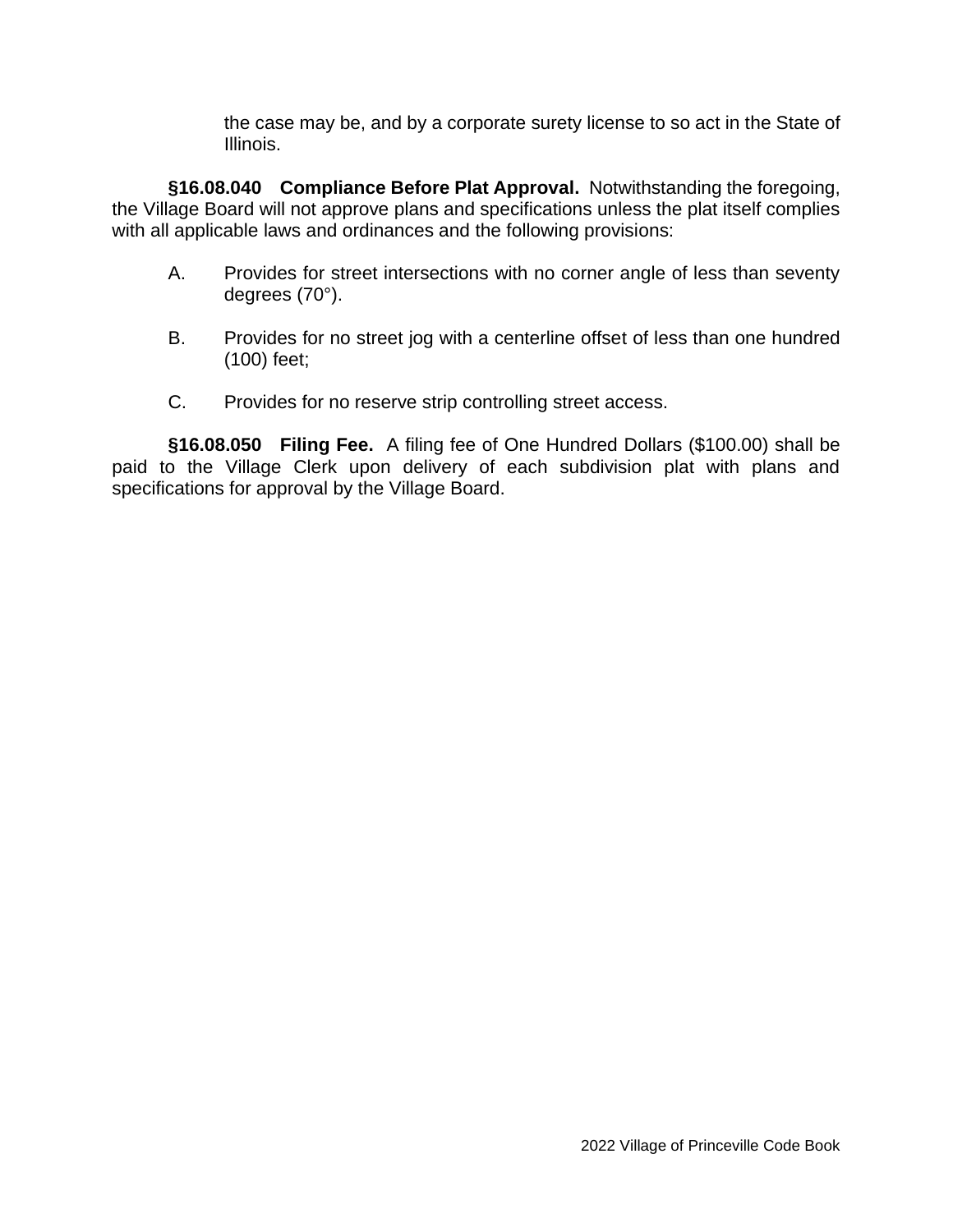## **Chapter 16.12**

## **Design Standards and Improvements**

#### **Sections:**

- 16.12.010 Street Improvements
- 16.12.020 Water Mains
- 16.12.030 Sewer System Extension Septic Systems
- 16.12.040 Storm Sewers and Road Ditches
- 16.12.050 Underground Utilities
- 16.12.060 Street Width and Name Signs
- 16.12.070 Driveways, Entrances and House Numbers

#### **§16.12.010 Street Improvements.**

- A. This subsection applies to all subdivisions unless exceptions or differing requirements are set forth in subsection B of this Section for subdivisions in zoning districts classified as country style living residential. All subdivision streets shall be improved by the construction of a bituminous pavement two and one-half (2.5) inches of compacted thickness upon a seven (7) inch compacted gravel or crushed stone base course. The width of the bituminous pavement shall be not less than thirty-two (32) feet. Concrete curbs and gutters shall be constructed along and adjacent to the aforesaid gravel or crushed stone base course and bituminous surface so that the overall width of the roadway will be not less than thirty-four (34) feet. The dimensions of the concrete curb and gutter shall be eighteen (18) inches in overall width, fourteen (14) inches in overall depth, with a twelve (12) inch gutter flag eight (8) inches thick. At all street intersections, the concrete curb and gutter shall be constructed on a fifteen (15) foot radius and the street improvements carried to the right-of-way lines. At all alley intersections, the concrete curb and gutter shall be constructed on a twelve (12) foot radius and shall extend to the street lines for a roadway width of each alley and the gravel or crushed stone base course and bituminous pavement shall extend to the street lines. The materials and methods to be used in the construction of all work shall be in accordance with the "Standard Specifications for Road and Bridge Construction" of the Illinois Division of Highways, as revised to date. The bituminous surface shall be type designed as Bituminous Concrete Dense Graded Aggregate Type, Class B, Subclass B-5, a plant mix, machine made surfaces.
- B. This subsection applies only to subdivisions in zoning districts classified as country style living residential. All subdivision streets shall be improved by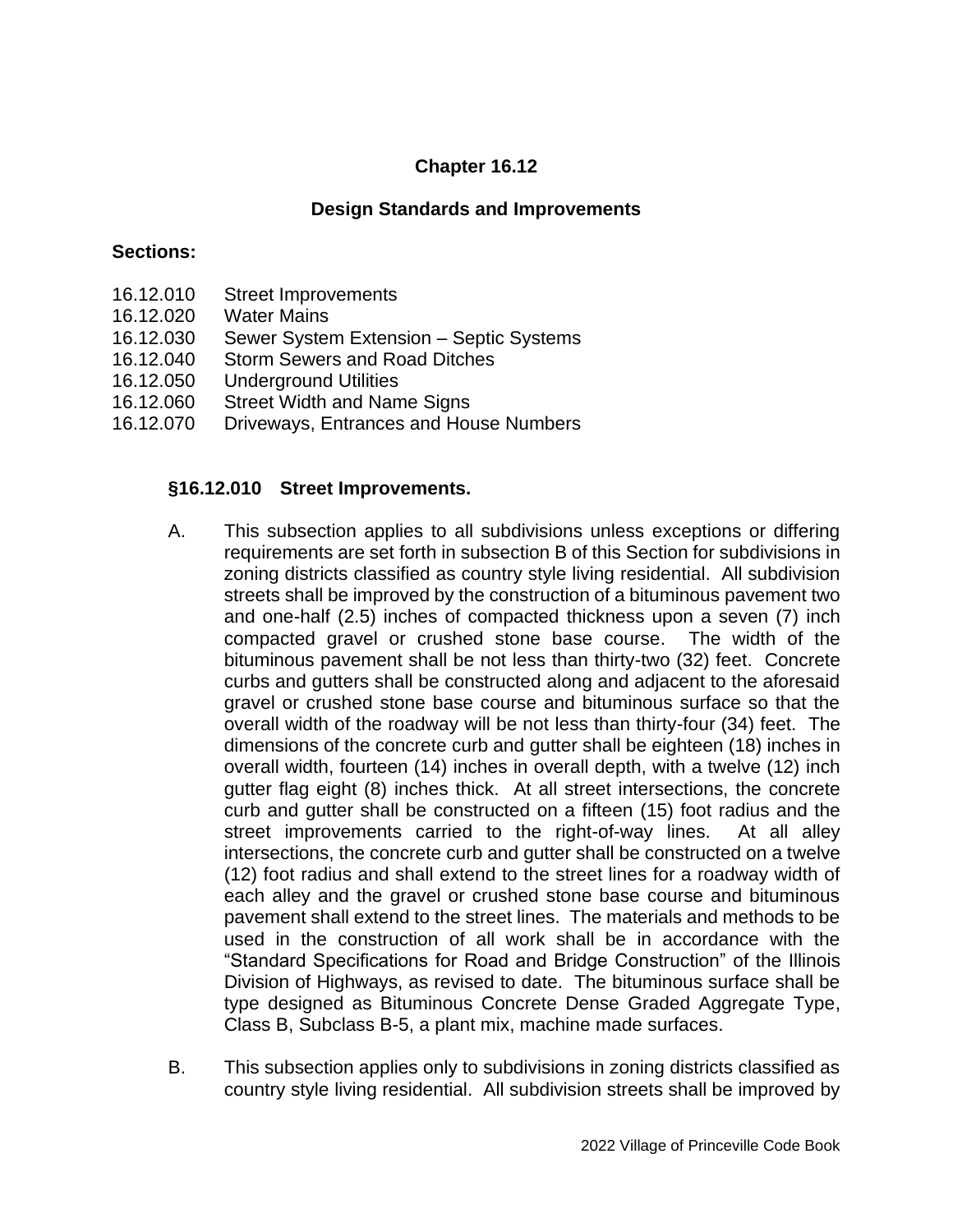the construction of pavement twenty-four (24) feet in width which consists of a base of ten (10) inches to twelve (12) inches aggregate and four (4) inches of asphalt. There shall be gravel shoulders three (3) feet in width on each side of each street. Overall right-of-way sixty (60) feet in width shall be dedicated for each street, with the right-of-way to be used for water, cable, electric, gas, telephone, and future sanitary sewer purposes, and with all such utilities to be installed in accordance with this code and the laws and regulations of the State of Illinois. Concrete curbs and gutters are not required. Sidewalks also are not required.

### **§16.12.020 Water Mains.**

- A. This subsection applies to all subdivisions unless exceptions or differing requirements are set forth in subsection B of this Section for subdivisions in zoning districts classified as country style living residential. Water mains with Ts for the service of each lot in the subdivision, including curb stops with box, shall be provided. All water mains shall be of the same size as the Village main to which connection is made, but not less than six (6) inches in diameter. The water main shall be laid in a ditch in such manner that there is a minimum cover of four (4) feet over the water main. Fire hydrants shall be installed at not more than three hundred (300) foot intervals along subdivision streets. Construction shall be in accordance with the "Standard Specifications for Water and Sewer Main Construction in Illinois" as revised from time to time.
- B. This subsection applies only to subdivisions in zoning districts classified as country style living residential. Fire hydrants shall be installed at not more than three hundred (300) foot intervals along subdivision streets. Loops shall be installed unless that is not possible, in which case, flush hydrants shall be installed.

#### **§16.12.030 Sewer System Extension – Septic Systems.**

A. This subsection applies to all subdivisions unless exceptions or differing requirements are set forth in subsection B of this Section for subdivisions in zoning districts classified as country style living residential. The Village sanitary sewer system shall be extended so as to serve each subdivision lot with sewer pipe the same size as that of the existing system to which connection is made, but not less than eight (8) inches in diameter with house service connections of six (6) inches in diameter provided. Where appropriate, easements shall be provided for the extension of Village sewer system through the subdivision. Construction shall be in accordance with the "Standard Specifications for Water and Sewer Main Construction in Illinois" as revised from time to time. Lifts shall be provided as required.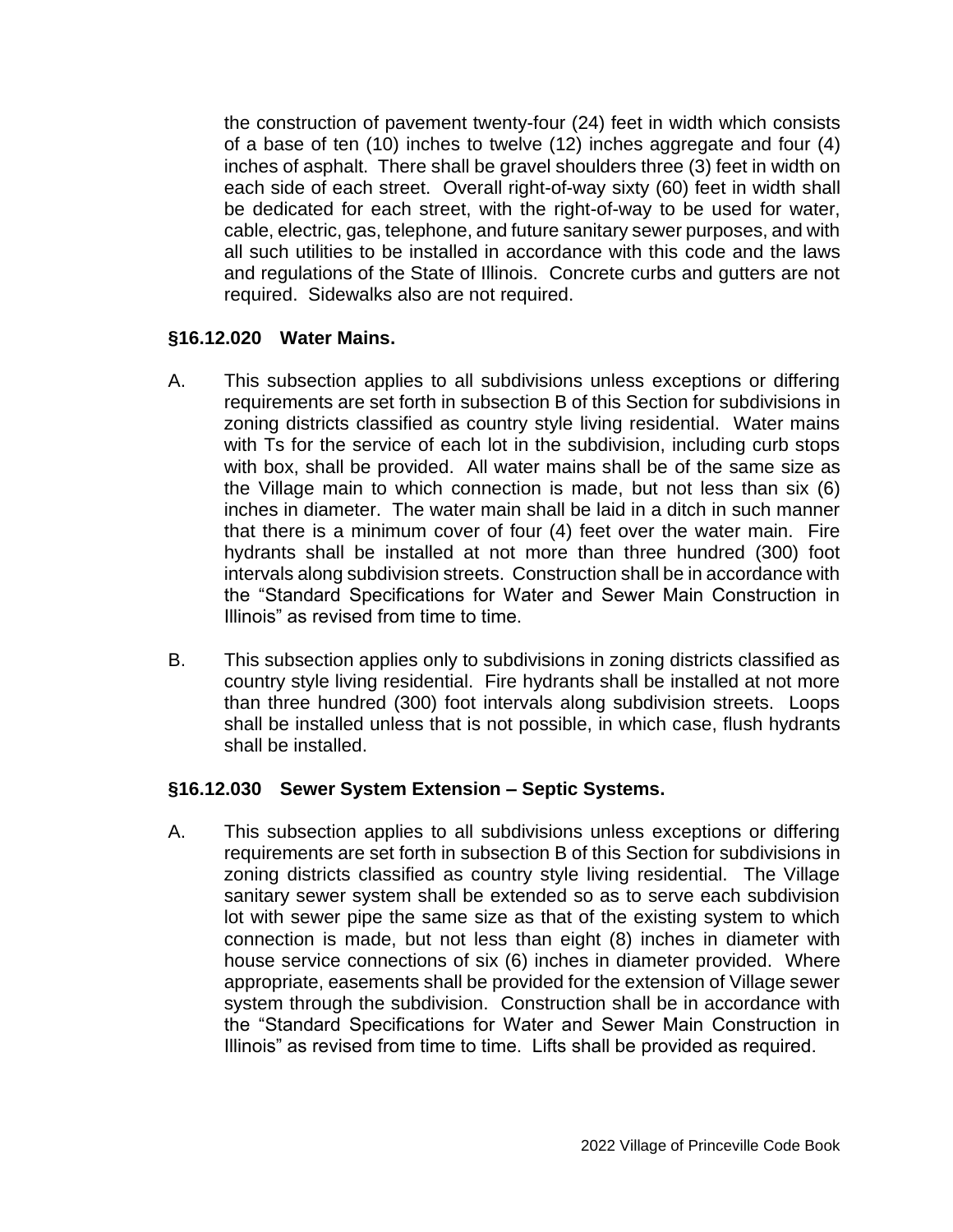B. This subsection applies only to subdivisions in zoning districts classified as country style living residential. If the Village sanitary sewer system is not available to the subdivision, septic systems may be installed but must comply with all applicable statutes, ordinances, and regulations of the State of Illinois and the County of Peoria, including but not limited to the County of Peoria Health Department requirements. When the Village sanitary sewer system becomes available to the subdivision, each subdivision lot owner must connect to the sanitary sewer system at the lot owner's expense and shall be responsible for payment of the user fee.

## **§16.12.040 Storm Sewers and Road Ditches.**

- A. This subsection applies to all subdivisions unless exceptions or differing requirements are set forth in subsection B of this Section for subdivisions in zoning districts classified as country style living residential. Subdivisions shall be provided with storm sewers with a capacity adequate to carry off surface water falling or coming on the streets in a two (2) year storm as that term is used in publications of the State Water Survey, Division of the Department of Registration and Education of the State of Illinois. Sufficient inlets shall be provided so that no pavement is designed to allow water to drain across the crown of an intersected street or is carried off in a gutter for more than three hundred (300) feet. Where appropriate, easements shall be provided for the extension of storm sewers through the subdivision. Design and construction of storm sewers and appurtenances shall be in accordance with applicable specifications of the State of Illinois in effect from time to time.
- B. This subsection applies only to subdivisions in zoning districts classified as country style living residential. Storm sewers shall not be required in subdivisions in zoning districts classified as country style living residential. These subdivisions shall be provided with a road ditch on each side of every street with a capacity adequate to carry off surface water in a two (2) year storm as that term is used in publications of the State Water Survey, Division of the Department of Registration and Education of the State of Illinois. Sufficient depth shall be provided so that no pavement is designed to allow water to drain across the crown of an intersected street. Design and construction of the road ditch and appurtenances shall be in accordance with applicable specifications of the State of Illinois in effect from time to time. Sump pumps cannot be connected into septic systems. Sump pump, downspout and footing tile discharge must be provided by the developer.

**§16.12.050 Underground Utilities.** Easements to permit underground utility service to the front or rear of each lot shall be provided. Subdivision restrictions shall require all utilities to be placed underground and the installation of a yard light within fifteen (15) feet of the street line.